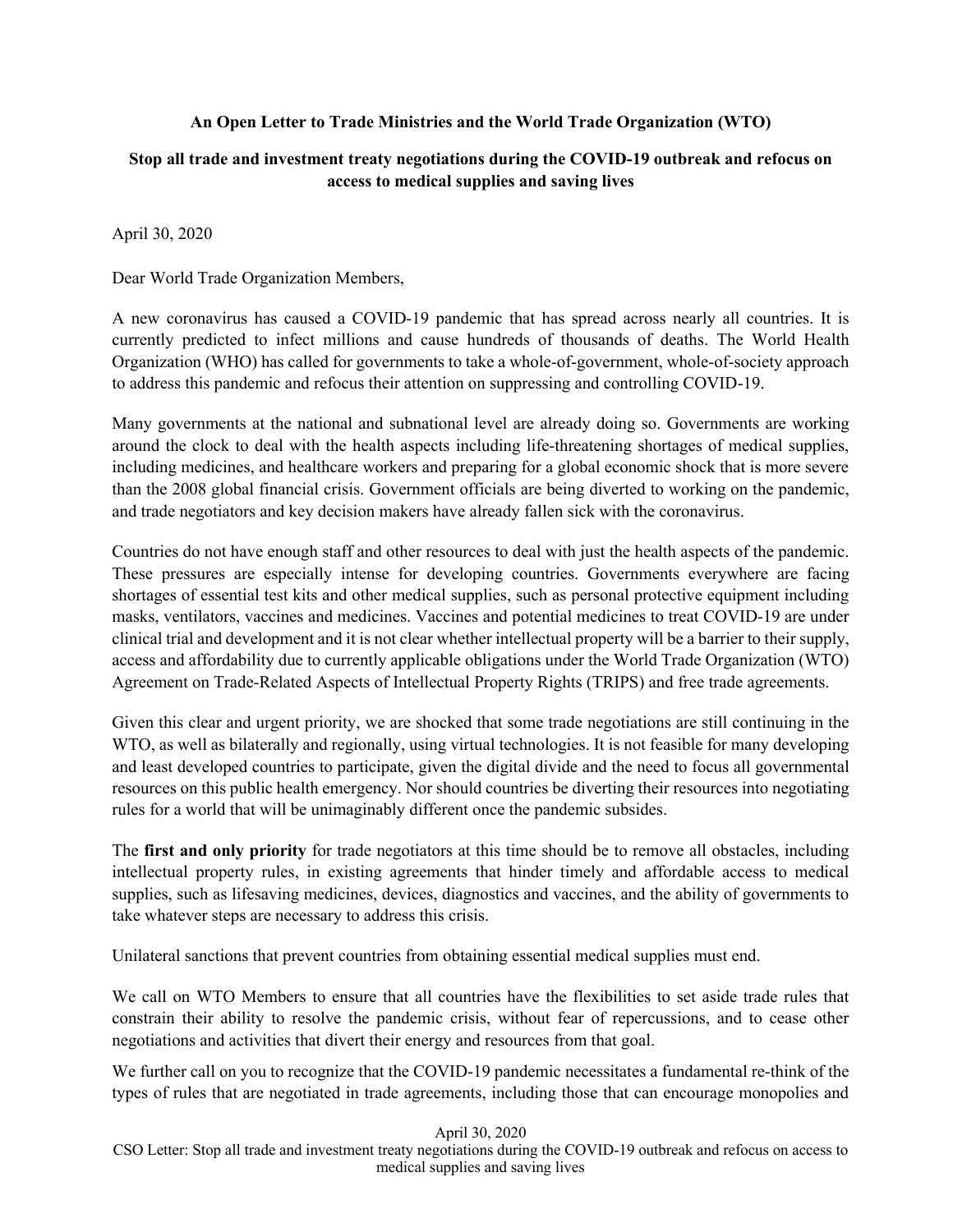reduce affordable access to all forms of medical supplies, and put at risk the lives of people in every country of the world.

Sincerely,

Endorsers as of April 30, 2020:

*International and Regional Networks:* 

| 1 ActionAid International                                                         | ActionAid is a global movement of people fighting for women's<br>rights, social and tax justice, gender-responsive public services,<br>land rights, agroecology, climate change and to end poverty.                                                                                                                                           |
|-----------------------------------------------------------------------------------|-----------------------------------------------------------------------------------------------------------------------------------------------------------------------------------------------------------------------------------------------------------------------------------------------------------------------------------------------|
| 2 Africa Europe Faith and<br>Justice Network (AEFJN)                              | International Network based in Europe and African countries<br>advocating on economic justice                                                                                                                                                                                                                                                 |
| 3 African Center for Tax and<br>Governance                                        | Tax policy research-oriented organisation that promotes equitable<br>taxation through policy-oriented research. The firm also offers<br>advisory services to revenue authorities and ministries of finance<br>on tax policy.                                                                                                                  |
| 4 All Win Network                                                                 | In consultative ECOSOC status and one of the founding members<br>of the Commons Cluster of the UN NGO MG. Promote values in<br>all fields that serve the wellbeing of all people and Nature.                                                                                                                                                  |
| 5 Alliance of Health Workers                                                      | Regional                                                                                                                                                                                                                                                                                                                                      |
| 6 Amigos de la Tierra<br>América Latina y el Caribe<br>(ATALC)                    | Articula a los grupos miembro presentes en 14 países de la región y<br>establecido alianzas estratégicas de mediano y largo plazo con<br>movimientos sociales latinoamericanos. ATALC basa su trabajo en<br>una perspectiva donde la justicia ambiental, social, económica y de<br>género están interconectadas y se retroalimentan entre sí. |
| 7 Arab Forum for the Rights<br>of Persons with Disabilities                       | Regional Disability Right Organization                                                                                                                                                                                                                                                                                                        |
| 8 Arab NGO Network for<br>Development (ANND)                                      | Working in 14 Arab Countries                                                                                                                                                                                                                                                                                                                  |
| 9 Asia Pacific Forum on<br>Women, Law &<br>Development (APWLD)                    | Leading network of feminist organisations and individual activists<br>in Asia Pacific. 248 members representing groups of diverse<br>women from 27 countries in Asia Pacific. Over the past 32 years,<br>APWLD has actively worked towards advancing women's human<br>rights and development justice.                                         |
| 10 Asia Pacific Research<br>Network (APRN)                                        | APRN was established to develop cooperation among alternative<br>research centres of NGOs and social movements that work on<br>current development issues affecting the people across the region.                                                                                                                                             |
| 11 Asociación Latinoamericana<br>de educación y<br>comunicación Popular<br>(ALER) | Movimiento de experiencias de comunicación popular integrada<br>por emisoras y redes radiales en 17 países del continente, incluido<br>el Caribe.                                                                                                                                                                                             |
| 12 Associació Salut i<br>Agrocologia (ASiA)                                       | Es una organización dedicada al fomento de la salud natural y de<br>la Agroecología                                                                                                                                                                                                                                                           |
| 13 Association of World<br>Citizens                                               | Foster world citizens values through articles on prominent world<br>citizens throughout the ages and through hands on citizens<br>diplomacy                                                                                                                                                                                                   |
| 14 Banana Link                                                                    | Advocating and accompanying a transition of the global banana<br>sector to ecologically sustainable and socio-economically fair<br>production and trade                                                                                                                                                                                       |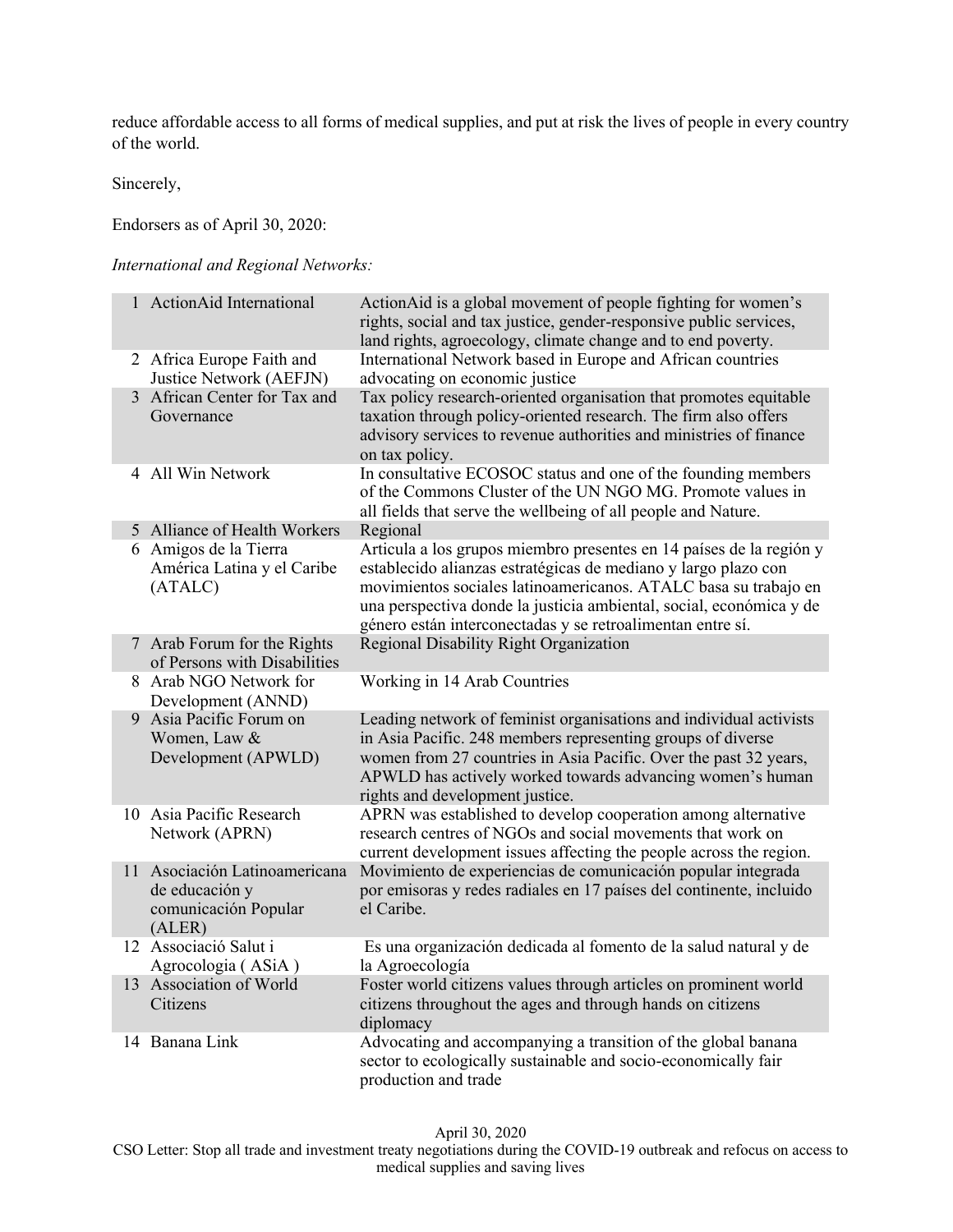| 15 BRICS Feminist Watch                                                                    | Engaged in critical feminist analyses to promote ecologically,<br>economically and socially sustainable development in the BRICS<br>countries in order to challenge mainstream and dominant economic<br>development models towards being more inclusive, sustainable,<br>and just.                                                                                                            |
|--------------------------------------------------------------------------------------------|-----------------------------------------------------------------------------------------------------------------------------------------------------------------------------------------------------------------------------------------------------------------------------------------------------------------------------------------------------------------------------------------------|
| 16 Caribbean Assoc. for<br>Feminist Research & Action                                      | <b>Regional Feminist Network</b>                                                                                                                                                                                                                                                                                                                                                              |
| 17 Central Latinoamericana y<br>Caribeña de Trabajadores<br>del Estado (CLATE)             | Organización sindical internacional que agrupa a los trabajadores<br>estatales de las hermanas naciones de América Latina, siendo<br>encargada de fijar y ejecutar a nivel latinoamericano, la política<br>global y coordinada de la promoción de los trabajadores estatales.                                                                                                                 |
| 18 Columban Missionaries                                                                   | International missionary organization within the Catholic Church,<br>ministering in 18 countries                                                                                                                                                                                                                                                                                              |
| 19 Confederación<br>Latinoamericana de<br>Trabajadores del Poder<br>Judicial               | La CLTPJ nuclea organizaciones sindicales de los poderes<br>judiciales de América Latina de 11 países                                                                                                                                                                                                                                                                                         |
| 20 Confederación Sindical de<br>trabajadores/as de las<br>Américas (CSA)                   | La CSA es la expresión regional de la Confederación Sindical<br>Internacional y afilia a 55 millones de trabajadores/as afiliados a 48<br>organizaciones nacionales de 24 países                                                                                                                                                                                                              |
| 21 Development Alternatives<br>with Women for a New Era<br>(DAWN)                          | DAWN is a global South feminist network that works towards<br>gender, economic, and ecological justice.                                                                                                                                                                                                                                                                                       |
| 22 Disabled People's<br>International                                                      |                                                                                                                                                                                                                                                                                                                                                                                               |
| 23 Diverse Voices and Action<br>(DIVA) for Equality                                        | One of the few publicly led Pacific LGBTQI organisations based in<br>Suva, Fiji since 2011. This grassroots led south feminist collective<br>and networks works in intersectional and interlinkage frames ways<br>for universal human rights, for social, economic, ecological and<br>climate justice.                                                                                        |
| 24 Dynamique des<br>Organisations de la Société<br>Civile d'Afrique<br>Francophone (OSCAF) | Sa mission est de créer un consensus et une voix francophones<br>proactives sur les enjeux de politiques économiques liés au<br>Commerce international, à l'Investissement, à la Responsabilité<br>Sociétale des entreprises et à l'Efficacité de l'aide et du<br>développement (CIRSE) afin d'exercer une influence positive sur<br>les orientations en matière de développement en Afrique. |
| 25 EANNASO                                                                                 | Regional network of AIDS and Health Service Organization in<br>Eastern Africa and working across Anglophone Africa                                                                                                                                                                                                                                                                            |
| 26 Eastern and Southern Africa<br>Small Scale farmers Forum<br>(ESAFF)                     | ESAFF is a network of 2.1 million small scale farmers. The<br>network with its head office in Tanzania has members in 16<br>countries of Eastern and Southern Africa.                                                                                                                                                                                                                         |
| 27 Eastern Himalayan Network<br>on Climate Change                                          | Network of CSO in China, Myanmar, India and Bangladesh. We<br>work on Climate Change and on the rights of indigenous people to<br>obtain water, food, land, forest, natural resources etc.                                                                                                                                                                                                    |
| 28 Econews Africa (ENA)                                                                    | Pan-African research and advocacy organization which works to<br>bridge the local, national, regional and global information gaps on<br>development issues, in particular on resource management,<br>environmental integrity, globalisation and an overarching need for<br>access to timely and relevant information.                                                                         |

April 30, 2020 CSO Letter: Stop all trade and investment treaty negotiations during the COVID-19 outbreak and refocus on access to medical supplies and saving lives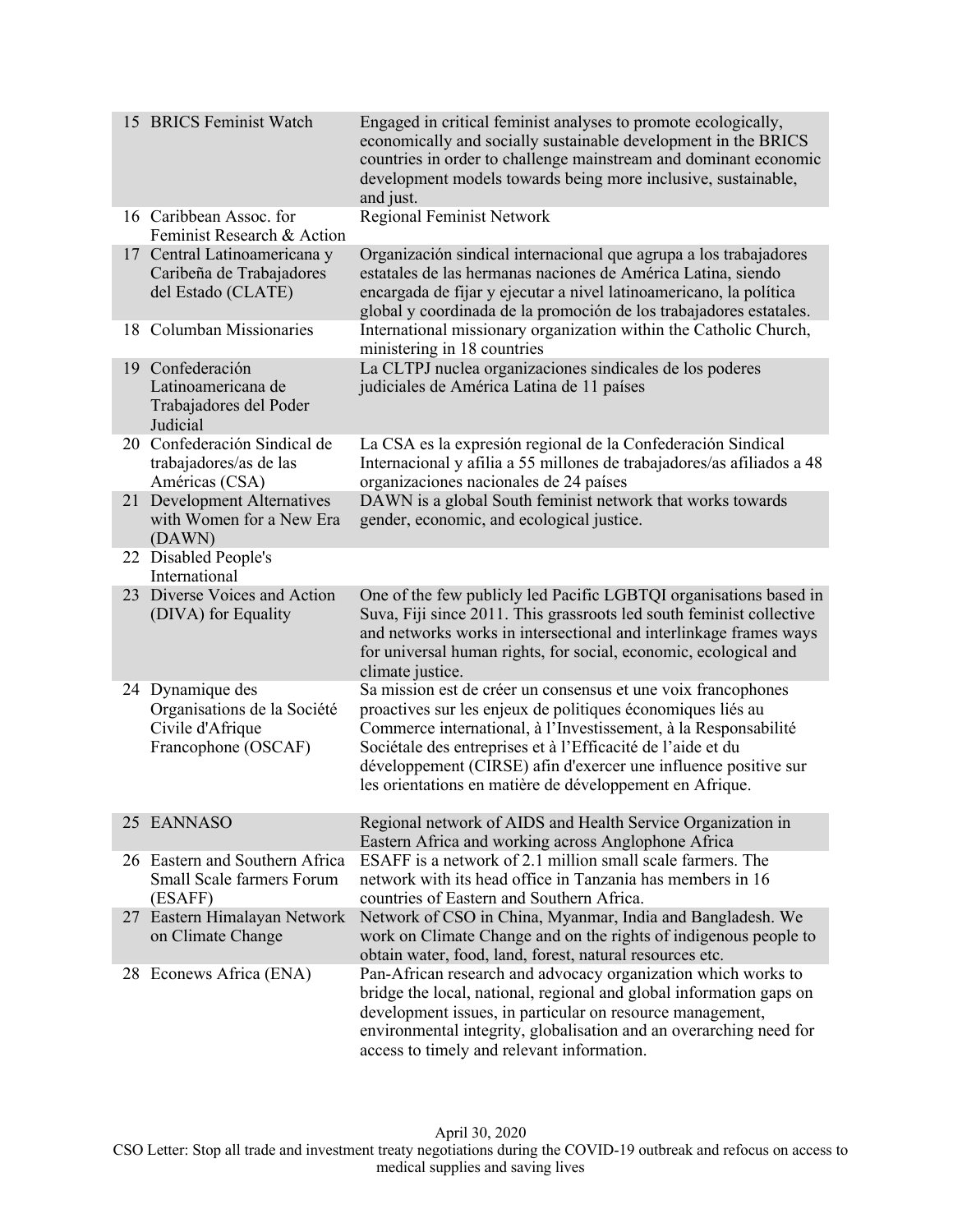| 29 Education International                                                           | World's largest, most representative global, sectoral organisation<br>of unions that represents organisations of teachers and other<br>education employees with more than 32.5 million trade union<br>members in 384 organisations in 178 countries and territories.                                                                                                            |
|--------------------------------------------------------------------------------------|---------------------------------------------------------------------------------------------------------------------------------------------------------------------------------------------------------------------------------------------------------------------------------------------------------------------------------------------------------------------------------|
| 30 Emmaüs International                                                              | Made up of 410 member organisations in 41 different countries in<br>Africa, the Americas, Asia and Europe. These organisations run<br>income-generating activities at local level with people who have<br>experienced social exclusion to access their fundamental rights<br>and, through their collective action, demonstrate there are credible<br>alternatives to injustice. |
| 31 ETC Group                                                                         |                                                                                                                                                                                                                                                                                                                                                                                 |
| 32 European Federation of<br><b>Public Service Unions</b><br>(EPSU)                  | EPSU represents 8 million public service workers across Europe.<br>We are the European region of Public Services International (PSI)<br>and member of the European Trade Union Confederation (ETUC).                                                                                                                                                                            |
| 33 FEMNET - African<br>Women's Development and<br><b>Communication Network</b>       | PanAfrica feminist membership organisation with more than 800<br>members across 45 African countries.                                                                                                                                                                                                                                                                           |
| 34 Focus on the Global South                                                         | Regional think tank that combines policy research, advocacy,<br>activism and grassroots capacity building in order to generate<br>critical analysis and encourage debates on national and<br>international policies related to corporate-led globalisation, neo-<br>liberalism and democracy. Based in Asia with offices in Thailand,<br>Cambodia, Philippines and India        |
| 35 Friends of the Earth Europe                                                       | Largest grassroots environmental network in Europe, uniting more<br>than 30 national organisations with thousands of local groups.                                                                                                                                                                                                                                              |
| 36 Friends of the Earth<br>International                                             | Friends of the Earth International is the largest grassroots<br>environmental justice federation in the world with over million<br>members in 73 countries. We resist corporate globalisation and<br>demand climate justice.                                                                                                                                                    |
| 37 Global Alliance for Tax<br>Justice (GATJ)                                         | Movement of hundreds of civil society organisations and activists,<br>including trade unions, united in campaigning for greater<br>transparency, democratic oversight and redistribution of wealth in<br>national and global tax systems. With regional networks in Africa,<br>Latin America, Asia-Australia, North America and Europe.                                         |
| 38 Global Policy Forum                                                               | Global Policy Forum is an independent policy watchdog that<br>monitors the work of the United Nations and scrutinizes global<br>policymaking. We promote accountability and citizen participation<br>in decisions on peace and security, social justice and sustainable<br>development.                                                                                         |
| 39 GRAIN                                                                             | GRAIN is a small international NGO supporting the struggle for<br>food sovereignty                                                                                                                                                                                                                                                                                              |
| 40 Greenpeace                                                                        | Independent global campaigning organisation that acts to change<br>attitudes and behaviour, to protect and conserve the environment,<br>and to promote peace with over 3 million supporters and offices in<br>more than 50 countries and do not accept donations from<br>governments, the EU, businesses or political parties.                                                  |
| 41 Groupe de recherche et<br>d'initiative pour la liberation<br>de l'afrique (GRILA) | Fondée en 1984. Contribue à l'émergence et à la consolidation du<br>développement autocentré en Afrique et à la solidarité<br>internationale qu'il requiert.                                                                                                                                                                                                                    |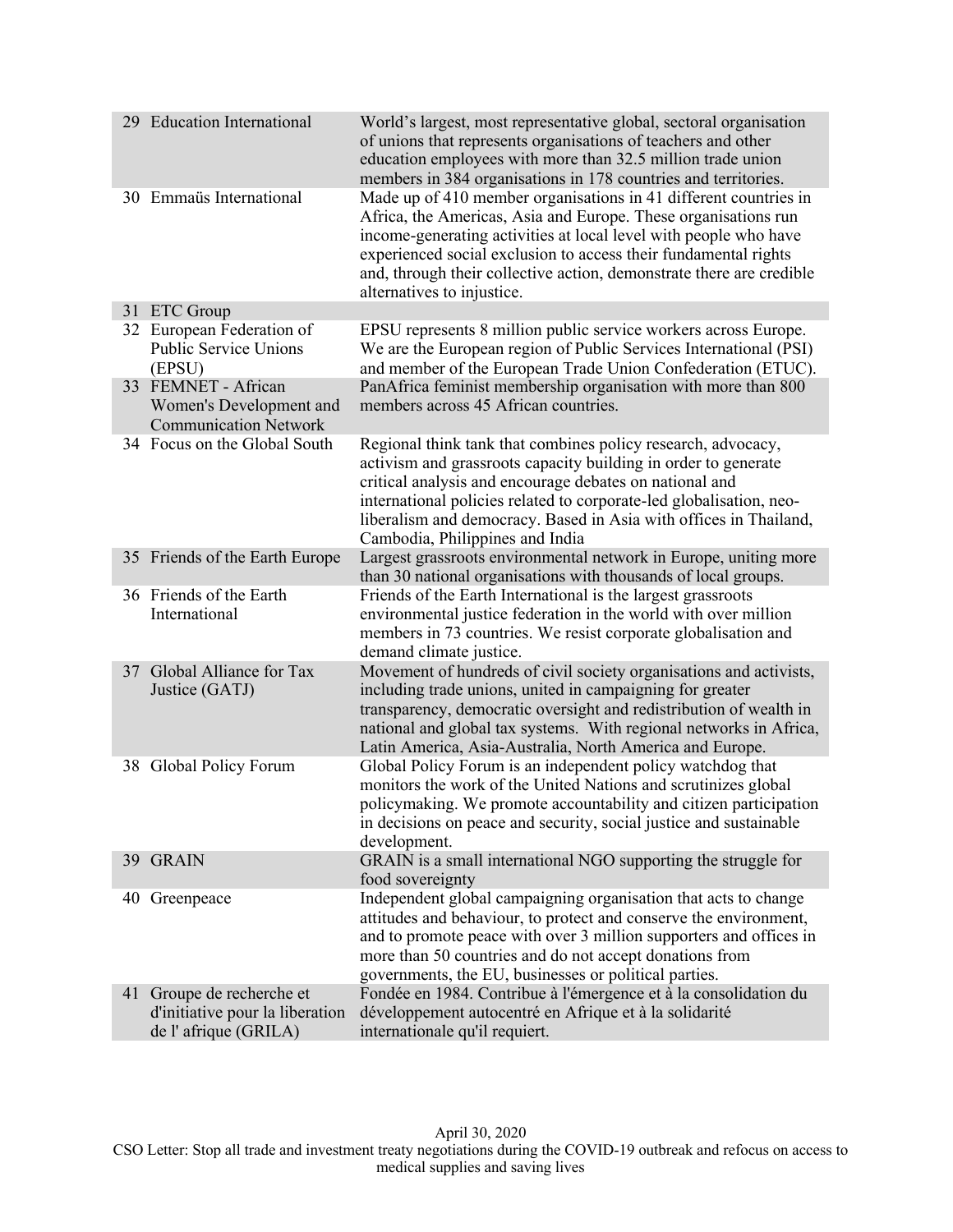| 42 Hakimadini                                                                                                                             | Rights-based organization working in the mining sector; which<br>advocates for more equitable mineral wealth management.<br>Operates in about 10 regions in national and international policy<br>spaces.                                                                                                                                                                       |
|-------------------------------------------------------------------------------------------------------------------------------------------|--------------------------------------------------------------------------------------------------------------------------------------------------------------------------------------------------------------------------------------------------------------------------------------------------------------------------------------------------------------------------------|
| 43 IBON International                                                                                                                     | IBON International cooperate mainly with social movements and<br>civil society constituencies in all regions of the world, especially in<br>the global South building consensus on development issues<br>through engagement in international processes.                                                                                                                        |
| 44 IndustriALL Global Union                                                                                                               | IndustriALL Global Union represents 50 million workers in 140<br>countries and brings together affiliates of the former global union<br>federations: International Metalworkers' Federation (IMF),<br>International Federation of Chemical, Energy, Mine and General<br>Workers' Unions (ICEM) and International Textiles Garment and<br>Leather Workers' Federation (ITGLWF). |
| 45 Institute for Agriculture $\&$<br>Trade Policy (IATP)                                                                                  | Civil society organization based in Minneapolis US with offices in<br>Washington D.C., Hallowell- US and Berlin- Germany. We work<br>locally and globally at the intersection of policy and practice to<br>ensure fair and sustainable food, farm and trade systems.                                                                                                           |
| 46 Institute for Planetary<br>Syntheisis                                                                                                  | The Institute for Planetary Synthesis is dedicated to spiritual and<br>organizational global unity and also works for the implementation<br>of the SDGs                                                                                                                                                                                                                        |
| 47 Institute for Social<br>Democracy                                                                                                      | ISD works on Conflict Analysis and Peace Building work in South<br>Asia. We practice and promote concept of Composite Heritage as<br>an entry point for peace building in society. We reach out to people<br>through our publications, workshops and direct interaction with<br>communities affected by conflicts.                                                             |
| 48 Internacional de Servicios<br>Públicos, paises andinos                                                                                 | Federación Sindical Internacional que representa a los trabajadores<br>del Estado y de los Servicios Públicos en los países andinos.                                                                                                                                                                                                                                           |
| 49 International Trade Union<br>Confederation (ITUC)                                                                                      | Represents 207 million workers in 163 countries and territories and<br>has 331 national affiliates. The mission is the promotion and<br>defence of workers' rights and interests, through international<br>cooperation between trade unions, global campaigning and<br>advocacy within the major global institutions.                                                          |
| 50 International Transport<br>Workers' Federation (ITF)                                                                                   | Democratic, affiliate-led federation recognised as the world's<br>leading transport authority for nearly 20 million working men and<br>women across the world. We fight passionately to improve working<br>lives, connecting nearly 700 trade unions from 150 countries that<br>may otherwise be isolated and helping their members to secure<br>rights, equality and justice. |
| 51 International Union of Food,<br>Agricultural, Hotel,<br>Restaurant, Catering,<br>Tobacco and Allied<br>Workers' Associations<br>(IIIF) | The IUF is an international federation of trade unions composed of<br>421 affiliated trade unions in 128 countries representing over 10<br>million workers.                                                                                                                                                                                                                    |
| 52 International Women's<br><b>Rights Action Watch Asia</b><br>Pacific (IWRAW Asia<br>Pacific)                                            | Feminist organisation committed to the full realisation of women's<br>human rights through the pursuit of equality. We act to disrupt<br>structures, systems and institutions that violate women's human<br>rights, and we engage in movement building that amplifies<br>women's voices and activism to create alternative political<br>narratives and spaces.                 |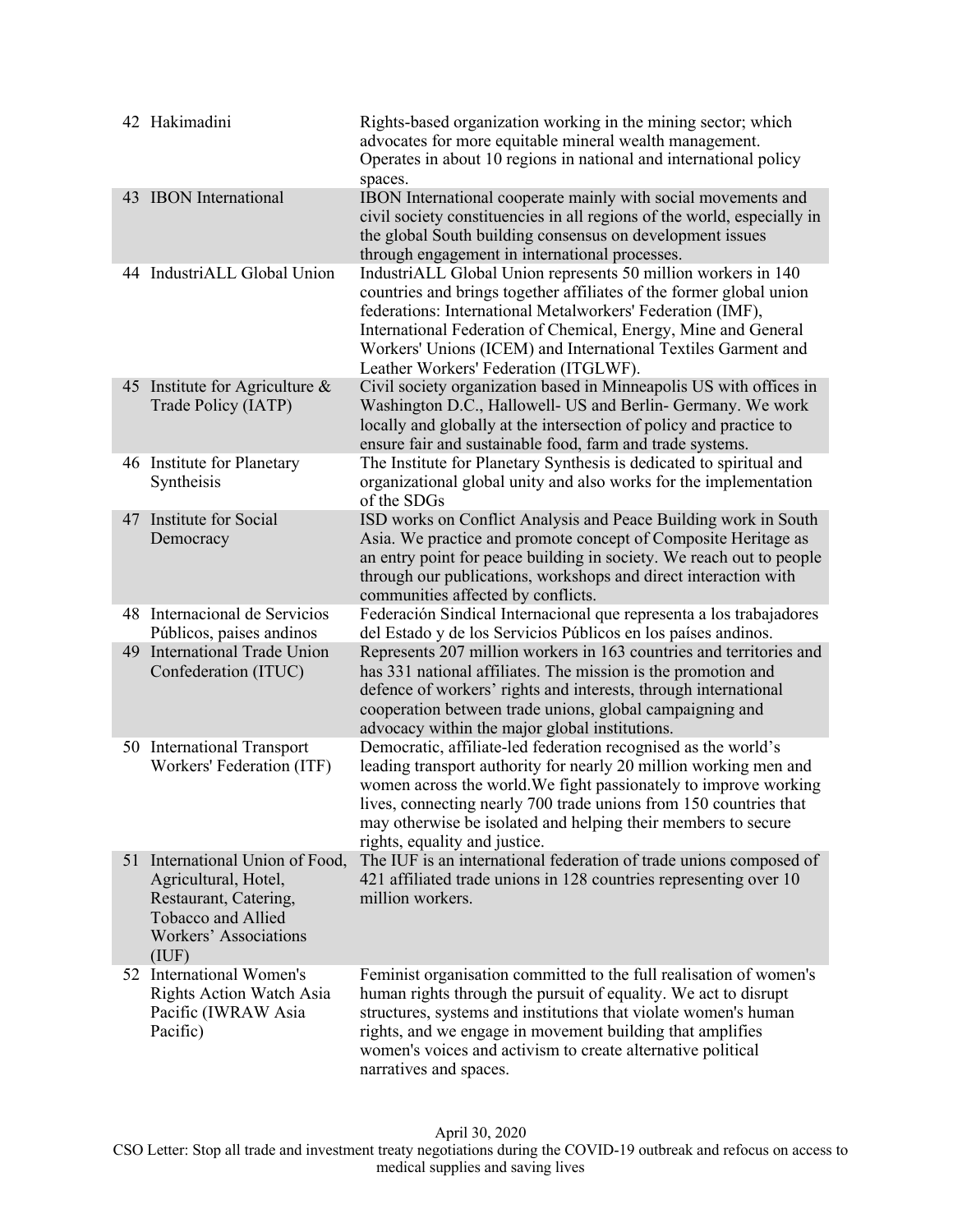| 53 Lumiere Synergie pour le<br>Developpement                                           | LSD is monitoring the African Development Bank at policy and<br>operational levels to ensure it is more transparent and accountable<br>to the African People.                                                                                                                                                                                                                                                  |
|----------------------------------------------------------------------------------------|----------------------------------------------------------------------------------------------------------------------------------------------------------------------------------------------------------------------------------------------------------------------------------------------------------------------------------------------------------------------------------------------------------------|
| 54 Masifundise/WFFP                                                                    | Group of NGOs and community based social movements active in<br>the smallscale fisheries sector on the continent of Africa.<br>Masifundise/WFFP in member of the World Forum of Fisher<br>People which is allied to the International Planning Committee for<br>Food Sovereignty.                                                                                                                              |
| 55 Médecins Sans Frontières<br>Access Campaign                                         | International, independent, medical humanitarian organisation. The<br>work is rooted in MSF's medical operations and supports people in<br>their projects and facilitate people from getting the treatment they<br>need to stay alive and healthy. They advocate for effective drugs,<br>tests and vaccines that are available, affordable, suited to the<br>people and adapted to the places where they live. |
| 56 Medical Mission Sisters                                                             | International                                                                                                                                                                                                                                                                                                                                                                                                  |
| 57 Missionary Society of St.                                                           | International society of priests and lay missionaries in 16 countries.                                                                                                                                                                                                                                                                                                                                         |
| Columban                                                                               | Economic Justice is one of our priority issues of concern.                                                                                                                                                                                                                                                                                                                                                     |
| 58 Moana Nui Action Alliance                                                           | Pacific regional trade and globalization campaigner.                                                                                                                                                                                                                                                                                                                                                           |
| 59 Our World Is Not for Sale<br>(OWINFS)                                               | Global network of NGOs and social movements working for a<br>sustainable, socially just, and democratic multilateral trading<br>system.                                                                                                                                                                                                                                                                        |
| 60 Oxfam International                                                                 | Oxfam is a global movement of people, working together to end<br>the injustice of poverty by trackling the inequality that keeps<br>people poor. OXFAM seeks to save, protect and rebuild lives when<br>disaster strikes.                                                                                                                                                                                      |
| 61 Pacific Network on<br>Globalisation (PANG)                                          | The Pacific Network on Globalisation (PANG) is a regional<br>watchdog promoting Pacific peoples' right to be self-determining<br>and ikonomik justice.                                                                                                                                                                                                                                                         |
| 62 Pan African Association of<br>NGOs (PANGOC)                                         | Association of Pan African NGOs working on Trade and<br>development currently having membership in 37 Countries.                                                                                                                                                                                                                                                                                               |
| 63 People's Coalition on Food<br>Sovereignty (PCFS)                                    | Growing network of various grassroots groups especially peasant<br>organizations and their support NGOs, working towards a People's<br>Convention on Food Sovereignty established in 2004.                                                                                                                                                                                                                     |
| 64 Peoples Health Movement                                                             | This is a network of civil society organisations and people's<br>movements with networks in about 80 countries, working for<br>health rights and health equity. Secretariat is currently in India.                                                                                                                                                                                                             |
| 65 Provecto sobre<br>Organización, Desarrollo,<br>Educación e Investigación<br>(PODER) | Su mision es fomentar la transparencia y rendición de cuentas de<br>las empresas en América Latina desde la perspectiva de derechos<br>humanos y fortalecer a los actores de la sociedad civil afectados<br>por prácticas empresariales para que actúen como garantes de la<br>rendición de cuentas a largo plazo.                                                                                             |
| 66 Public Services International<br>(PSI)                                              | Public Services International is a Global Union Federation of more<br>than 700 trade unions representing 30 million workers in 154<br>countries. PSI brings their voices to the UN, ILO, WHO and other<br>regional and global organisations. PSI defends trade union and<br>workers' rights and fight for universal access to quality public<br>service                                                        |
| 67 Red de Género y Comercio -<br>América Latina                                        | Red de mujeres que trabajan por el empoderamiento económico de<br>las mujeres y por políticas comerciales que contribuyan al<br>desarrollo sostenible.                                                                                                                                                                                                                                                         |

April 30, 2020 CSO Letter: Stop all trade and investment treaty negotiations during the COVID-19 outbreak and refocus on access to medical supplies and saving lives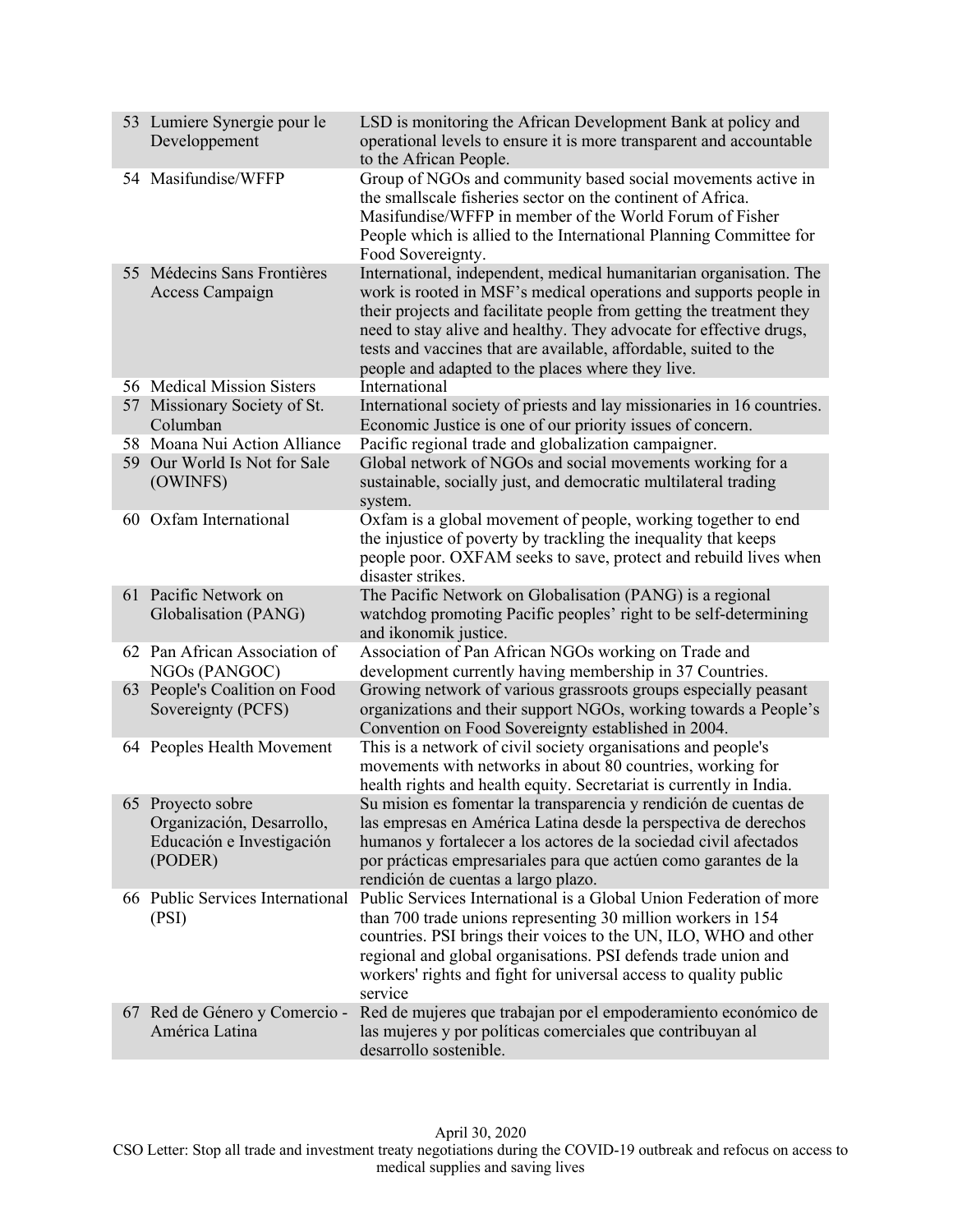|     | 68 Red Latinoamericana<br>Mujeres Transformando la<br>Economía (REMTE)                                      | La REMTE se constituyó en 1997, articula organizaciones de 10<br>países. Su objetivo es contribuir a la apropiación crítica de la<br>economía por parte de las mujeres en clave feminista. Impulsa<br>ideas, debates, acciones e iniciativas políticas que promuevan<br>economías para la vida como alternativa al neoliberalismo y al<br>capitalismo.                                                              |
|-----|-------------------------------------------------------------------------------------------------------------|---------------------------------------------------------------------------------------------------------------------------------------------------------------------------------------------------------------------------------------------------------------------------------------------------------------------------------------------------------------------------------------------------------------------|
|     | 69 Regions Refocus                                                                                          | Cultivates the building blocks for progressive and feminist<br>economic policy by convene strategic policy dialogues that bring<br>together civil society and policy actors, generate and publish<br>heterodox analysis to reshape mainstream policy<br>thinking, coordinate advocacy engagements and build coalitions for<br>long-term mobilization.                                                               |
|     | 70 Réseau Foi & Justice<br>Afrique Europe antennne<br>France                                                | Association constituée de religieuses et religieux qui ont des<br>communautés dans tous les pays d'Afrique et à Madagascar.<br>Engagée dans des actions de plaidoyer contre les causes des<br>injustices subies par l'Afrique du fait des pays occidentaux                                                                                                                                                          |
|     | 71 RIPESS-Intercontinental<br>Network for the Promotion<br>of Social Solidarity<br>Economy                  | Global network of continental networks committed to the<br>promotion of Social Solidarity Economy, the importance of the<br>globalization of solidarity, and the ability to build and strengthen<br>an economy that places people and planet at the centre of its<br>activities.                                                                                                                                    |
|     | 72 Seattle to Brussels Network                                                                              | Regional network of trade campaign groups in Europe.                                                                                                                                                                                                                                                                                                                                                                |
|     | 73 Sisters of Charity Federation                                                                            | Faith-based coalition working in 27 countries.                                                                                                                                                                                                                                                                                                                                                                      |
|     | 74 Social Watch                                                                                             | Social Watch is a network of civil society coalitions in over 50<br>countries monitoring their governments compliance with<br>international commitments, in particular the 2030 Agenda for<br>Sustainable Development                                                                                                                                                                                               |
|     | 75 Society for International<br>Development (SID)                                                           | SID is an international network founded in 1957 to promote<br>participative, pluralistic and sustainable development. SID<br>strengthens collective empowerment, facilitates dialogue and<br>knowledge-sharing on people-centered development strategies, and<br>promotes policy change towards inclusiveness, equity and<br>sustainability.                                                                        |
|     | 76 Society of Catholic Medical<br>Missionaries                                                              |                                                                                                                                                                                                                                                                                                                                                                                                                     |
|     | 77 South Asia Peasant<br>Coalition (SAPC)                                                                   | SAPC is common forum of left and democratic peasant<br>organisations of South Asia. Farmers organizations of South Asia<br>are the members of SAPC                                                                                                                                                                                                                                                                  |
|     | 78 Southern Africa<br>Development Community<br>Council of Non-<br>Governmental Organisations<br>(SADC-CNGO) | SADC-CNGO's mission is to facilitate sustainable, constructive<br>and effective NGOs' engagement with Southern African<br>Development Community, its Member States and respective<br>institutions at national and regional levels.                                                                                                                                                                                  |
| 79. | Third World Network                                                                                         | Independent non-profit international policy research and advocacy<br>organisation involved in issues related to development, developing<br>countries and North-South affairs. Its mission is to bring a greater<br>articulation of the needs and rights of peoples in the South, a fair<br>distribution of world resources, and forms of development which<br>are ecologically sustainable and fulfill human needs. |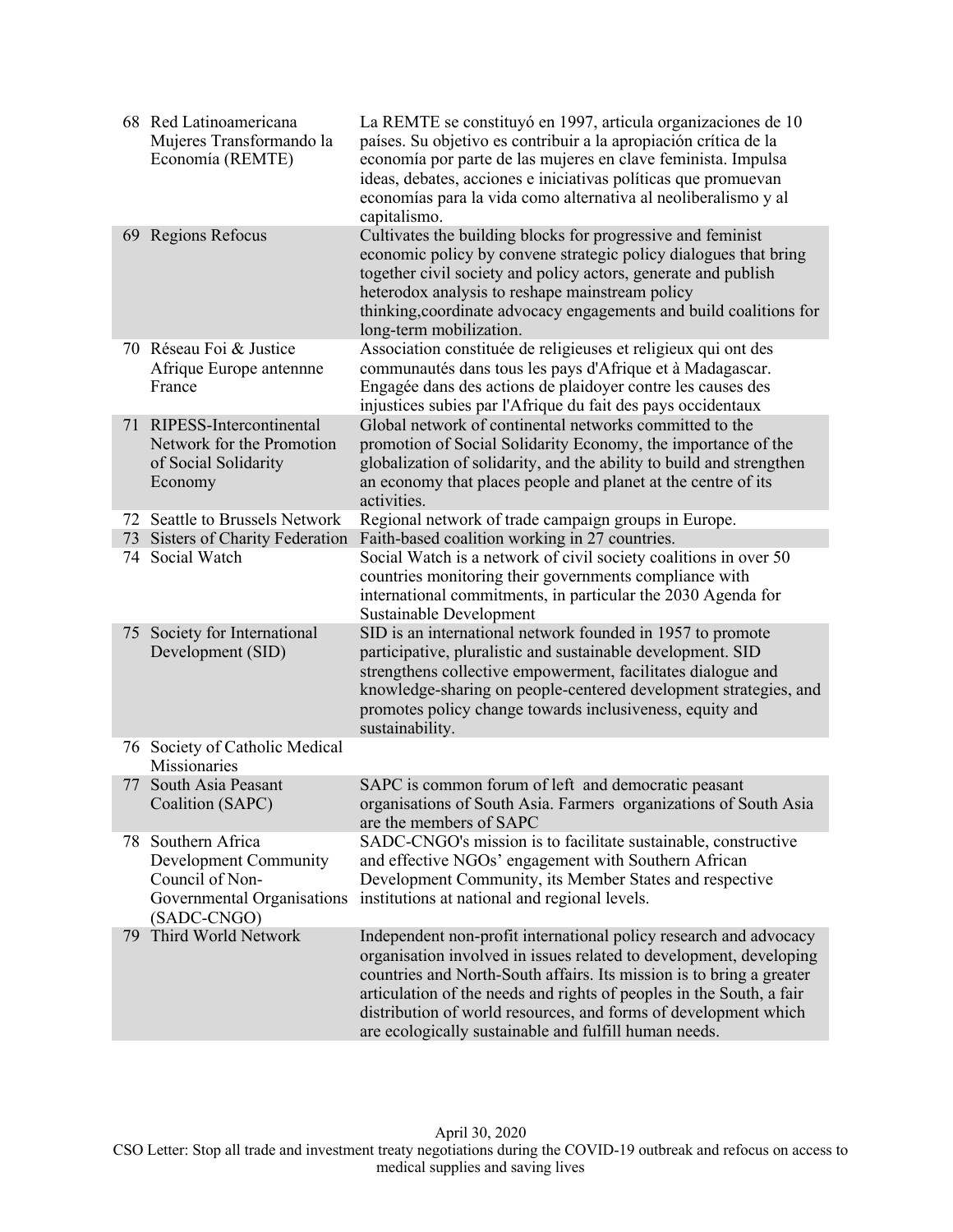|    | 80 Third World Network<br><b>TWN-AFRICA</b>                                        | Organisation panafricaine de recherche et de plaidoyer qui œuvre<br>en faveur de l'équité économique et sociale au sein de l'Afrique et<br>d'une place équitable pour l'Afrique dans l'ordre mondial. Leur<br>participation aux actions aux côtés de la PASCIB aussi et depuis<br>l'accord de Cotonou en 2000 nous suivons les négociations et<br>agissons contre la signature forcée des APE. |
|----|------------------------------------------------------------------------------------|------------------------------------------------------------------------------------------------------------------------------------------------------------------------------------------------------------------------------------------------------------------------------------------------------------------------------------------------------------------------------------------------|
|    | 81 Transnational Institute<br>(TNI)                                                | International activist think tank which serves progressive social<br>movements. Trade and investment has been an area of expertise<br>and activism for more than two decades.                                                                                                                                                                                                                  |
|    | 82 UNI Global Union                                                                | UNI Global Union is the global union federation for workers in the<br>services industries, with members in more than 150 countries.                                                                                                                                                                                                                                                            |
| 83 | <b>UNICOM</b>                                                                      | The federation of commerce workers of the Mercosur                                                                                                                                                                                                                                                                                                                                             |
|    | 84 Union Aid Abroad<br>(APHEDA)                                                    | Global justice organisation of the Australian union movement,<br>working in the Asia-Pacific, Middle East and southern Africa.                                                                                                                                                                                                                                                                 |
|    | 85 West African Institute for<br>Trade and Agriculture and<br>Development (WAITAD) | WAITAD is an Institute composed of Thank Tanks on Trade,<br>Agriculture and Economic Development thematic issues.                                                                                                                                                                                                                                                                              |

## *National Organizations :*

|     | 86 Cooperation for Peace and Development (CPD)                    | Afghanistan |
|-----|-------------------------------------------------------------------|-------------|
| 87  | Amigos de la Tierra Argentina                                     | Argentina   |
| 88  | <b>ATTAC</b> Argentina                                            | Argentina   |
| 89  | Confederación General del Trabajo de la República Argentina (CGT) | Argentina   |
| 90  | Fundación Grupo Efecto Positivo                                   | Argentina   |
| 91  | Fundación Vía Libre                                               | Argentina   |
| 92  | <b>IMT-UNTREF</b>                                                 | Argentina   |
| 93  | Instituto de Estudios Sobre Estado y Participación (IDEP-ATE)     | Argentina   |
|     | 94 Red Latinoamericana por el Acceso a Medicamentos (RedLAM)      | Argentina   |
| 95  | Unión de Empleados de la Justicia de la Nación                    | Argentina   |
|     | 96 Unión del Personal Civil de la Nación (UPCN)                   | Argentina   |
| 97  | ActionAid Australia                                               | Australia   |
| 98  | <b>AID/WATCH</b>                                                  | Australia   |
| 99  | <b>Australian Arts Trust</b>                                      | Australia   |
|     | 100 Australian Council of Trade Unions                            | Australia   |
| 101 | <b>Australian Education Union</b>                                 | Australia   |
|     | 102 Australian Fair Trade and Investment Network (AFTINET)        | Australia   |
|     | 103 Australian Manufacturing Workers Union NSW Branch             | Australia   |
|     | 104 Australian Nursing & Midwifery Federation                     | Australia   |
|     | 105 Catholics in Coalition for Justice and Peace                  | Australia   |
|     | 106 Combined Retired Members Association (CRUMA)                  | Australia   |
|     | 107 Community and Public Sector Union (SPSF)                      | Australia   |
|     | 108 Data Stream Pty Limited                                       | Australia   |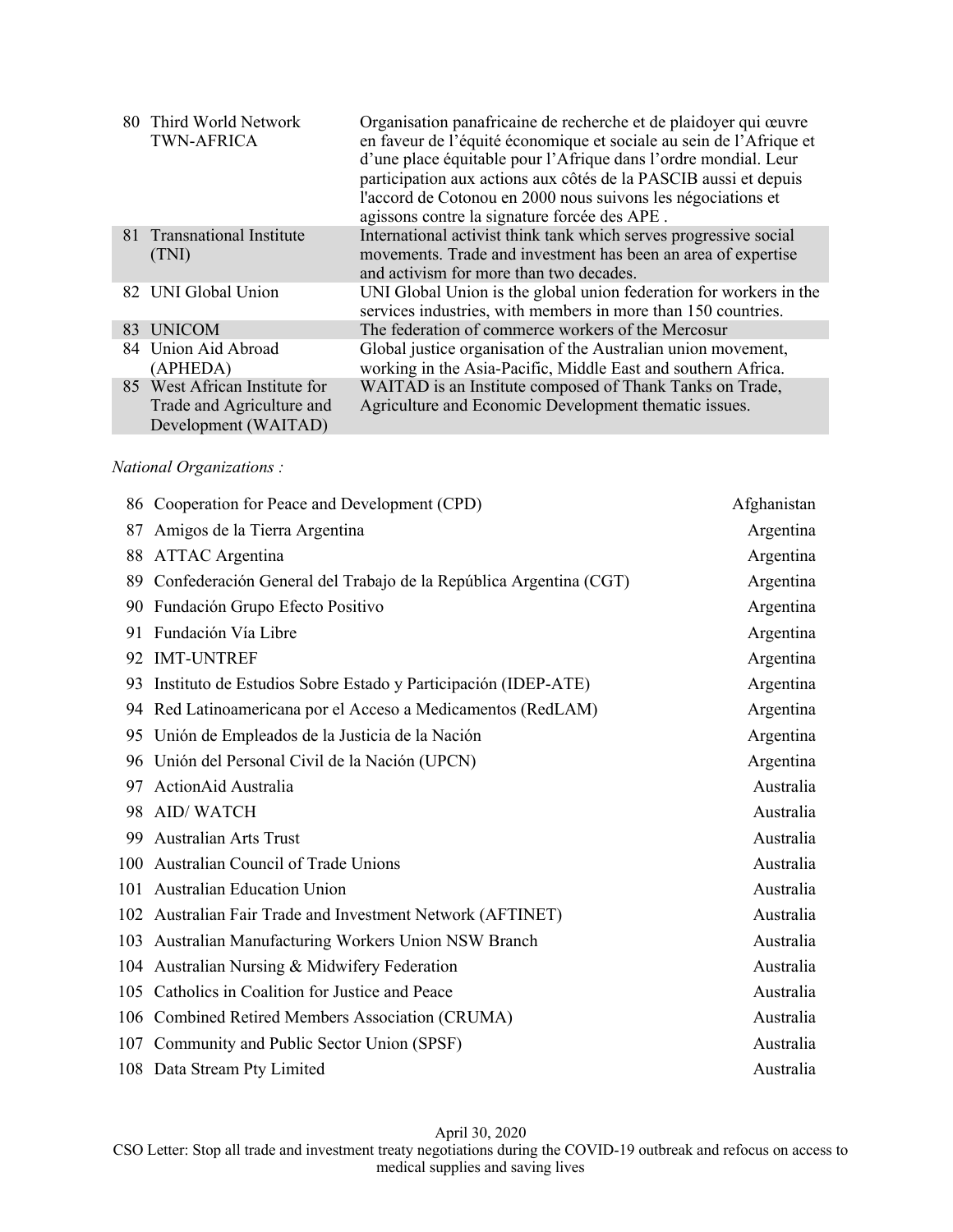|     | 109 Friends of the Earth Australia                          | Australia  |
|-----|-------------------------------------------------------------|------------|
|     | 110 Gene Ethics                                             | Australia  |
|     | 111 GetUp                                                   | Australia  |
|     | 112 Grail Women for Justice                                 | Australia  |
|     | 113 International Grail Justice in Trade Agreements Network | Australia  |
|     | 114 Jubilee Australia                                       | Australia  |
|     | 115 Maritime Union of Australia, Victoria Branch            | Australia  |
|     | 116 Missionary Society of St Columban                       | Australia  |
|     | 117 New South Wales Teachers Federation                     | Australia  |
|     | 118 NSW Nurses & Midwives' Association                      | Australia  |
| 119 | Philippines Australia Solidarity Association                | Australia  |
| 120 | Philippines Australia Union Link                            | Australia  |
|     | 121 Public Health Association of Australia                  | Australia  |
|     | 122 SEARCH Foundation                                       | Australia  |
| 123 | Society of Presentation Sisters of Australia and PNG        | Australia  |
|     | 124 Sutherland Shire Environment Centre                     | Australia  |
|     | 125 UnionsWA                                                | Australia  |
|     | 126 United Workers Union                                    | Australia  |
|     | 127 Anders Handeln                                          | Austria    |
|     | 128 ATTAC Austria                                           | Austria    |
|     | 129 Center for Encounter and Active Non-Violence            | Austria    |
|     | 130 DKA                                                     | Austria    |
|     | 131 ÖBV-Via Campesina Austria                               | Austria    |
|     | 132 Bahrain Transparency Society                            | Bahrain    |
|     | 133 Awaj foundation                                         | Bangladesh |
|     | 134 Bangladesh Krishok Federation                           | Bangladesh |
|     | 135 Bangladesh Women Welfare Workers Union                  | Bangladesh |
|     | 136 COAST Trust                                             | Bangladesh |
|     | 137 Food Security Network (KHANI)                           | Bangladesh |
|     | 138 ISDE                                                    | Bangladesh |
|     | 139 Participatory Research Action Network (PRAN)            | Bangladesh |
|     | 140 Women Development Program                               | Bangladesh |
| 141 | 11.11.11                                                    | Belgium    |
|     | 142 Centre tricontinental (CETRI)                           | Belgium    |
|     | 143 Corporate Europe Observatory (CEO)                      | Belgium    |
|     | 144 PostVersa                                               | Belgium    |
|     | 145 REJEB                                                   | Benin      |
|     | 146 Social Watch Benin                                      | Benin      |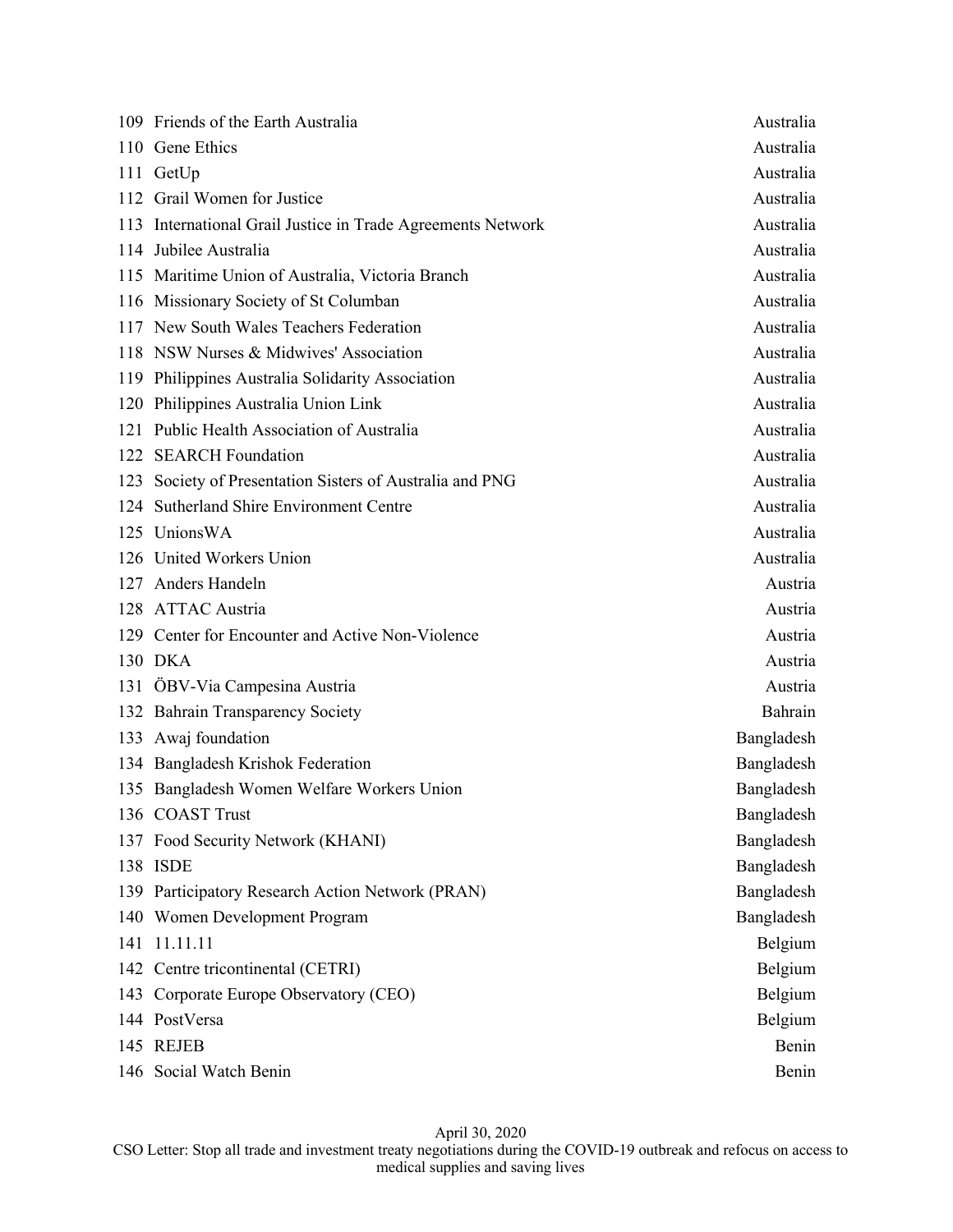|     | 147 Fundación InternetBolivia.org                                                                         | Bolivia            |
|-----|-----------------------------------------------------------------------------------------------------------|--------------------|
|     | 148 Reacción Climática                                                                                    | Bolivia            |
|     | 149 Solidarité Bosnie                                                                                     | Bosnia             |
|     | 150 EQUIT Institute - Gender, Economia and Global Citizenship                                             | <b>Brazil</b>      |
|     | 151 Federação Nacional dos Psicologos (FENAPSI)                                                           | <b>Brazil</b>      |
|     | 152 Gestos                                                                                                | <b>Brazil</b>      |
| 153 | Jubileu Sul Brazil                                                                                        | <b>Brazil</b>      |
|     | 154 Rede Brasileira Pela Integração dos Povos (REBRIP)                                                    | <b>Brazil</b>      |
|     | 155 Sindicato dos Psicologos                                                                              | <b>Brazil</b>      |
|     | 156 RESOCIDE                                                                                              | Burkina Faso       |
|     | 157 Dukingire Isi Yacu                                                                                    | Burundi            |
|     | 158 Jeudis de Cotonou                                                                                     | Cameroon           |
|     | 159 ATTAC Québec                                                                                          | Canada             |
|     | 160 Council of Canadians/Conseil des Canadiens                                                            | Canada             |
|     | 161 Grandmothers Advocacy Network                                                                         | Canada             |
|     | 162 Northumberland Chapter of the Council of Canadians                                                    | Canada             |
| 163 | Associação Comercial Agrícola Industrial e de Serviços de Santiago<br>(ACAISA)                            | Cape Verde         |
|     | 164 Groupe d'Etudes et de Recherche sur la Démocratie et le                                               | Central African    |
|     | Développement Economique et Social (GERDDES)-CENTRAFRIQUE<br>165 Tchad Agir Pour l'Environnement (TCHAPE) | Republic<br>Chad   |
|     | 166 CONFUSAM                                                                                              | Chile              |
|     | 167 Fundación Constituyente XXI                                                                           | Chile              |
|     | 168 Plataforma Chile Mejor sin Tratados de Libre Comercio                                                 | Chile              |
|     | 169 Fundación IFARMA                                                                                      | Colomba            |
|     | 170 CENSAT Amigos de la Tierra Colombia                                                                   | Colombia           |
|     | 171 Observatorio de victimas                                                                              | Colombia           |
|     | 172 Sindicato de trabajadores de Acuavalle                                                                | Colombia           |
|     | 173 Asociación Nacional de Empleados del Poder Judicial (ANEJUD)                                          | Costa Rica         |
|     | 174 Asociación Nacional de Empleados Públicos y Privados (ANEP)                                           | Costa Rica         |
| 175 | Asociación Nacional de Profesionales en Enfermería A.N.P.E.                                               | Costa Rica         |
| 176 | Comisión Nacional de Enlace (CNE)                                                                         | Costa Rica         |
|     | 177 Forum National sur la Dette et la Pauvreté (FNDP)                                                     | Côte d'Ivoire      |
| 178 | Ekumenická akademie (Ecumenical Academy)                                                                  | Czech Republic     |
| 179 | 1999                                                                                                      | Dominican Republic |
| 180 | Comisión Nacional de los Derechos Humanos                                                                 | Dominican Republic |
| 181 | SITRACORAASAN                                                                                             | Dominican Republic |
| 182 | Acción Ecológica                                                                                          | Ecuador            |
| 183 | Asociación de Funcionarios y Empleados de la Universidad Andina<br>Simón Bolívar                          | Ecuador            |

CSO Letter: Stop all trade and investment treaty negotiations during the COVID-19 outbreak and refocus on access to medical supplies and saving lives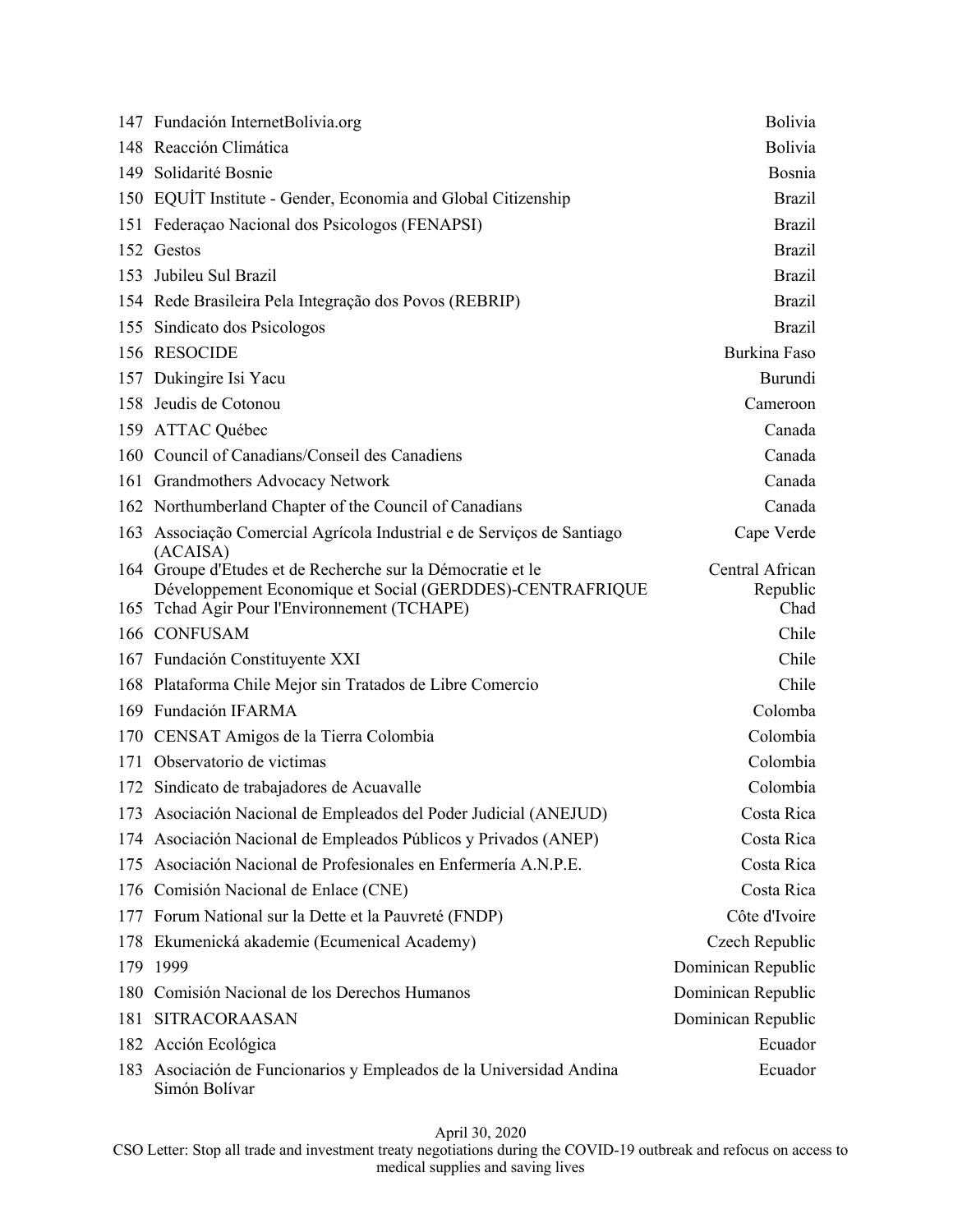|     | 184 Centro de Derechos Econ[omicos y Sociales (CDES)                                              | Ecuador     |
|-----|---------------------------------------------------------------------------------------------------|-------------|
|     | 185 Centro de Documentación en Derechos Humanos "Segundo Montes<br>Mozo SJ" (CSMM)                | Ecuador     |
|     | 186 FEDAEPS                                                                                       | Ecuador     |
|     | 187 Red Ecuador Decide Mejor sin TLC                                                              | Ecuador     |
|     | 188 CESTA FOE                                                                                     | El Salvador |
|     | 189 New Wind Association                                                                          | Finland     |
|     | 190 ActionAid France                                                                              | France      |
|     | 191 Aitec                                                                                         | France      |
|     | 192 Amis de la Terre France                                                                       | France      |
|     | 193 ATTAC France                                                                                  | France      |
|     | 194 Bio consom'acteurs                                                                            | France      |
|     | 195 Collectif stop tafta                                                                          | France      |
|     | 196 Comité pour l'abolition des dettes illégitimes France (CADTM)                                 | France      |
|     | 197 Commerce Equitable France                                                                     | France      |
|     | 198 Confédération paysanne                                                                        | France      |
|     | 199 Coordination EAU bien commun                                                                  | France      |
|     | 200 France Nature Environnement                                                                   | France      |
|     | 201 Institut Veblen                                                                               | France      |
|     | 202 Notre Affaire à Tous                                                                          | France      |
|     | 203 Réseau Foi & Justice Afrique Europe antennne France                                           | France      |
|     | 204 Reseau ROOSEVELT.IDF                                                                          | France      |
| 205 | SOL, Alternatives Agroécologiques et Solidaires                                                   | France      |
|     | 206 ATTAC Berlin                                                                                  | Germany     |
|     | 207 ATTAC Germany                                                                                 | Germany     |
|     | 208 Bread for the World, Germany                                                                  | Germany     |
| 209 | German NGO Forum on Environment and Development / Forum<br>Umwelt und Entwicklung                 | Germany     |
|     | 210 Kölner Bündnis für gerechten Welthandel                                                       | Germany     |
|     | 211 Netzwerk Gerechter Welthandel                                                                 | Germany     |
|     | 212 PowerShift e.V.                                                                               | Germany     |
| 213 | SALAM SHALOM Arbeitskreis Palästina-Israel e.V. München                                           | Germany     |
|     | 214 Seeds Action Network (SAN)                                                                    | Germany     |
|     | 215 Alliance for Development                                                                      | Ghana       |
| 216 | The Centre for the Advancement of Marginalized Persons                                            | Ghana       |
|     | 217 Naturefriends Greece                                                                          | Greece      |
| 218 | Sindicato de trabajadores de la empresa Municipal de agua de la ciudad<br>de Guatemala (SITRAGUA) | Guatemala   |
| 219 | Sindicato de Trabajadores de la Universidad de San Carlos de<br>Guatemala (STUSC)                 | Guatemala   |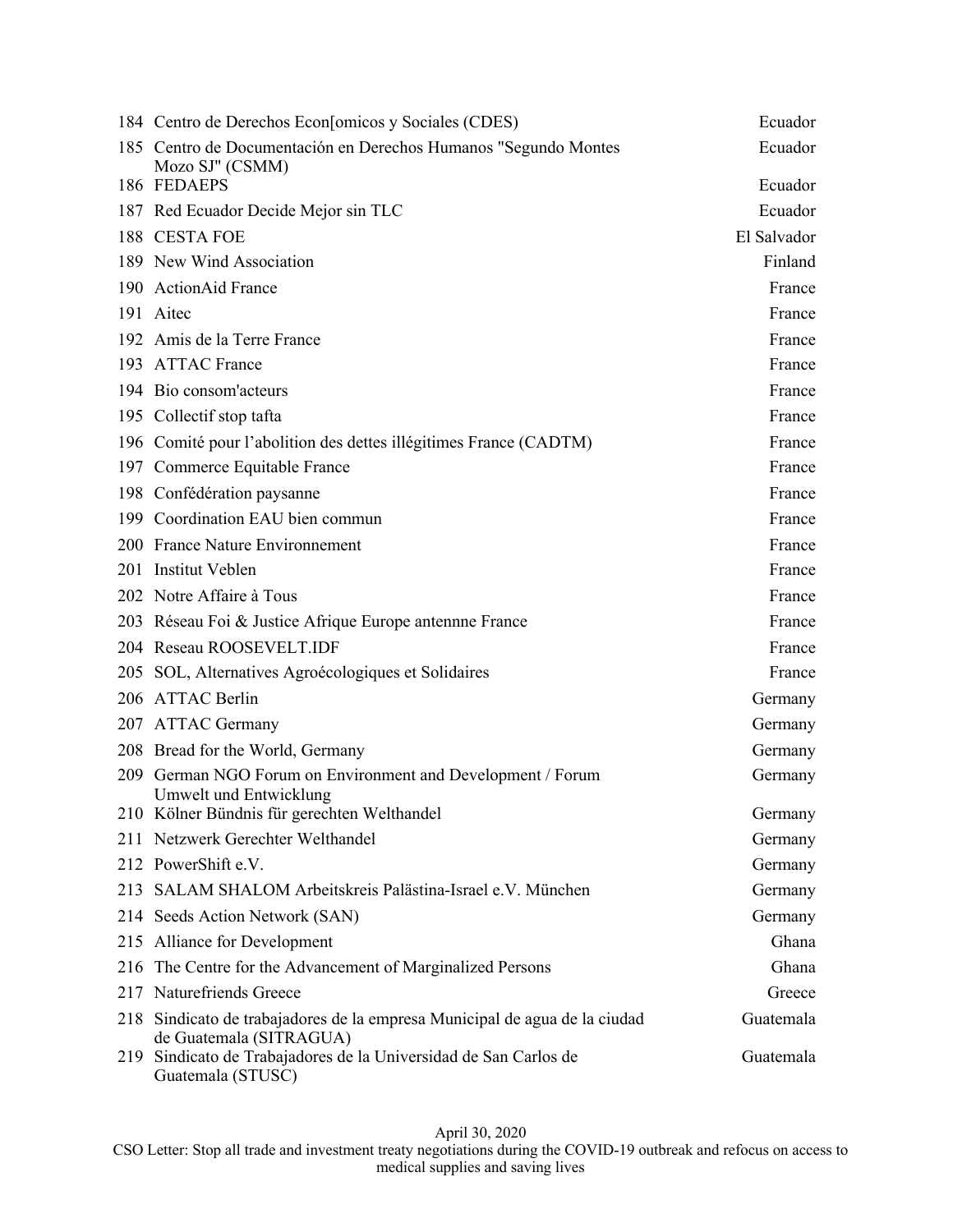|     | 220 Sindicato nacional de trabajadores del Organismo Legislativo de<br>Guatemala (STOL)<br>221 PAPDA | Guatemala<br>Haiti |
|-----|------------------------------------------------------------------------------------------------------|--------------------|
| 222 | Sindicato de empleados y trabajadores de la municipalidad sampedrana<br>(SIDEYTMS)                   | Honduras           |
|     | 223 ATTAC Hungary                                                                                    | Hungary            |
|     | 224 Action for Women and Child Advancement (AWCA)                                                    | India              |
|     | 225 All India Drug Action Network                                                                    | India              |
|     | 226 Ansar-un-Nissa                                                                                   | India              |
|     | 227 Association for Promotion Sustainable Development                                                | India              |
| 228 | Campaign for Peace & Democracy (Manipur)                                                             | India              |
|     | 229 FDI Watch                                                                                        | India              |
|     | 230 Federation of Indian Micro and Small & Medium Enterprises (FISME)                                | India              |
|     | 231 Food Sovereignty Alliance                                                                        | India              |
|     | 232 Indian Social Action Forum                                                                       | India              |
|     | 233 Initiative for Health & Equity in Society                                                        | India              |
|     | 234 IT for Change                                                                                    | India              |
|     | 235 National organization of Government employees                                                    | India              |
|     | 236 Nivedita Foundation Trust                                                                        | India              |
|     | 237 Research Foundation for Science Technology and Ecology                                           | India              |
|     | 238 Toxics Watch Alliance (TWA)                                                                      | India              |
|     | 239 United NGOs Mission Manipur                                                                      | India              |
|     | 240 Confederation of Indonesia People Movement / Kofederasi Pergerakan<br>Rakyat Indonesia (KPRI)    | Indonesia          |
|     | 241 Indonesia for Global Justice (IGJ)                                                               | Indonesia          |
|     | 242 Indonesia People's Strugle Union / Serikat Perjuangan Rakyat Indonesia<br>(SPRI)                 | Indonesia          |
|     | 243 National Union Confederation / Konfederasi Serikat Nasional (KSN)                                | Indonesia          |
|     | 244 Resistance and Alternatives to Globalization (RAG)                                               | Indonesia          |
|     | 245 Solidaritas Perempuan                                                                            | Indonesia          |
|     | 246 Working People Party / Partai Rakyat Pekerja (PRP)                                               | Indonesia          |
| 247 | Iraqi Al-Amal Association                                                                            | Iraq               |
| 248 | Climate Change Ireland                                                                               | Ireland            |
|     | 249 Fís Nua                                                                                          | Ireland            |
| 250 | Galway One World Centre                                                                              | Ireland            |
|     | 251 Keep Ireland Fracking Free                                                                       | Ireland            |
| 252 | Fairwatch                                                                                            | Italy              |
| 253 | Stop TTIP/CETA Italia Campaign                                                                       | Italy              |
| 254 | Tripla Difesa Onlus Internazional No Violence                                                        | Italy              |
|     | 255 Jamaica Association of Local Government Officers                                                 | Jamaica            |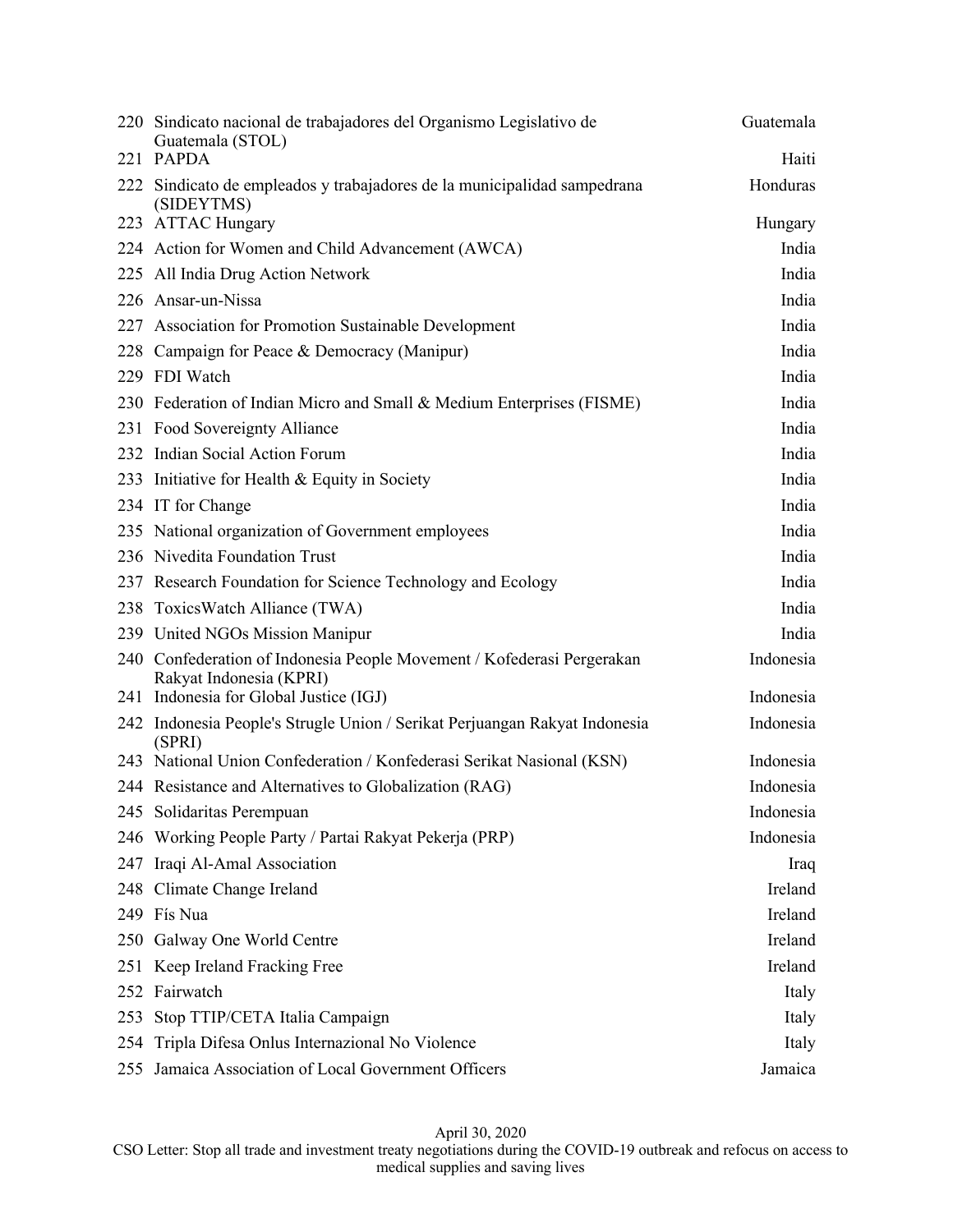|     | 256 Jamaica Civil Service Association                                    | Jamaica    |
|-----|--------------------------------------------------------------------------|------------|
| 257 | Jamaica Confederation of Trade Unions                                    | Jamaica    |
|     | 258 National Workers Union of Jamaica                                    | Jamaica    |
|     | 259 Globalization Watch Hiroshima                                        | Japan      |
|     | 260 Pacific Asia Resource Center (PARC)                                  | Japan      |
|     | 261 People's Action against TPP                                          | Japan      |
|     | 262 Action Green for Trade and Sustainable Development (AGTSD)           | Kenya      |
|     | 263 BEACON                                                               | Kenya      |
|     | 264 Kenya Freedom From Hunger Council                                    | Kenya      |
|     | 265 Kenya Human Rights Commission                                        | Kenya      |
|     | 266 Lebanese Union of Persons with Physical Disabilities                 | Lebanon    |
|     | 267 Policy Analysis and Research Institute of Lesotho (PARIL)            | Lesotho    |
|     | 268 CELL                                                                 | Luxembourg |
|     | 269 Mouvement Ecologique, FoE Luxembourg                                 | Luxembourg |
|     | 270 Badan Bertindak Selamatkan Industri Padi dan Beras (Padi Rescue)     | Malaysia   |
|     | 271 Consumers' Association of Penang                                     | Malaysia   |
|     | 272 Malaysian Women's Action on Tobacco Control & Health<br>(MyWATCH)    | Malaysia   |
|     | 273 Positive Malaysian Treatment Access & Advocacy Group (MTAAG+)        | Malaysia   |
| 274 | Sahabat Alam Malaysia (Friends of the Earth Malaysia)                    | Malaysia   |
| 275 | Sustainable Development Network Malaysia                                 | Malaysia   |
|     | 276 Treat Every Environment Special                                      | Malaysia   |
| 277 | Initiative Agricole au Sahel (IAS)                                       | Mali       |
|     | 278 Espace Associatif                                                    | Marocco    |
|     | 279 Le Réseau Euromed maroc                                              | Marocco    |
|     | 280 Réseau Marocain de Défense des Biens Publics (RMDBP)                 | Marocco    |
| 281 | Associations des Consommateurs de l'Ile Maurice (ACIM)                   | Mauritius  |
|     | 282 Government Services Employees Association                            | Mauritius  |
|     | 283 Mauritius Trade Union Congress                                       | Mauritius  |
|     | 284 Americas Program/Mexico City                                         | Mexico     |
| 285 | Asociación Nacional de Industriales de Transformación (ANIT)             | Mexico     |
| 286 | Centro de Promoción y Educación Profesional "VASCO DE<br><b>QUIROGA"</b> | Mexico     |
|     | 287 DECA, Equipo Pueblo                                                  | Mexico     |
| 288 | Equidad de Género: Ciudadanía, Trabajo y Familia                         | Mexico     |
| 289 | Fundación Mexicana para la Planeación Familiara, AC MEXFAM               | Mexico     |
| 290 | Iniciativas para El Desarrollo de la Mujer Oaxaqueña AC (IDEMO)          | Mexico     |
| 291 | Sindicato Único de Trabajadores de la Universidad de Guadalajara         | Mexico     |
| 292 | GEFONT-Nepal                                                             | Nepal      |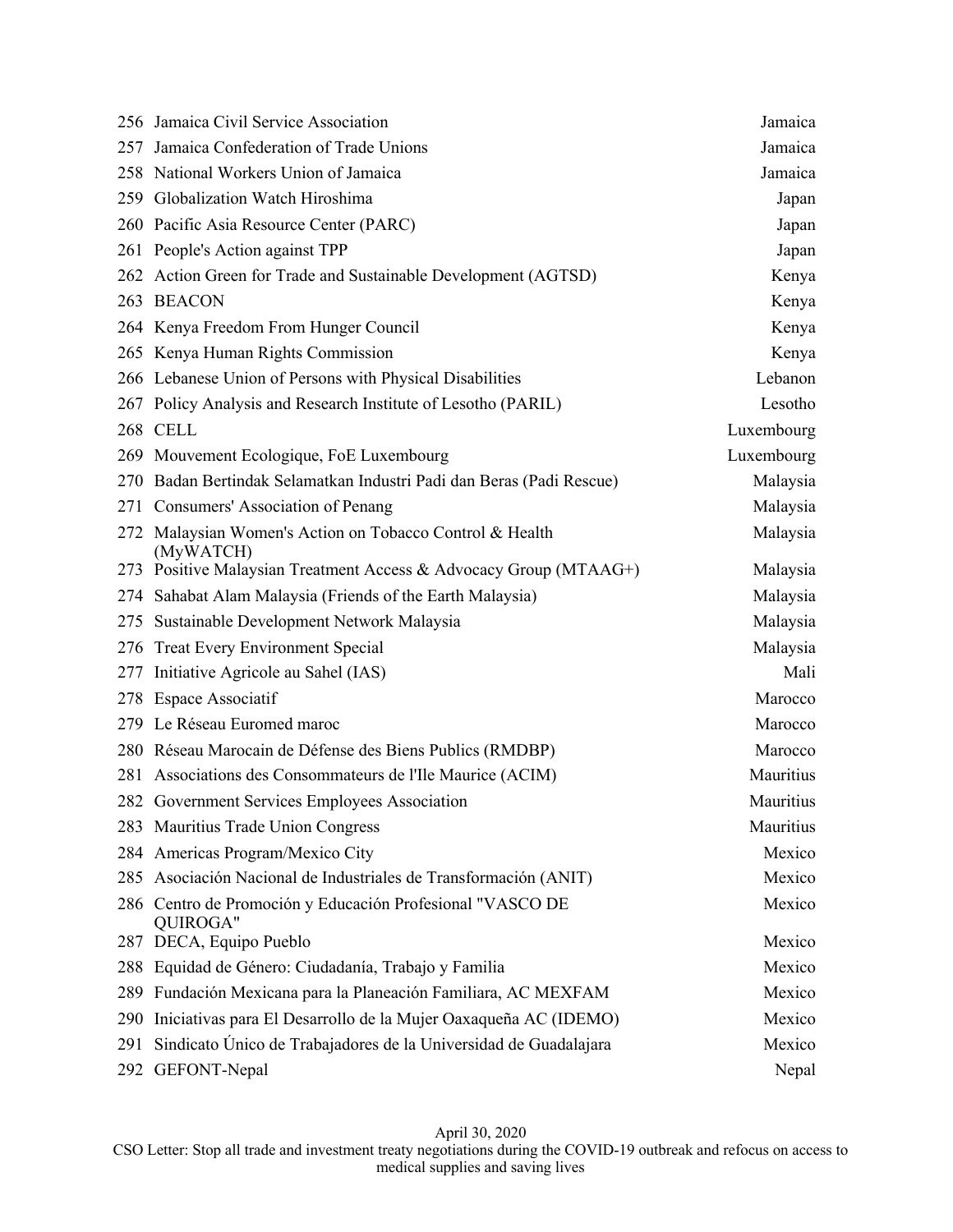|     | 293 Rural Area Development Programme (RADP)                                          | Nepal            |
|-----|--------------------------------------------------------------------------------------|------------------|
|     | 294 Youth For Environment Education And Development Foundation<br>(YFEED Foundation) | Nepal            |
|     | 295 Both ENDS                                                                        | Netherlands      |
|     | 296 Centre for Research on Multinational Corporations (SOMO)                         | Netherlands      |
|     | 297 De Groenen                                                                       | Netherlands      |
|     | 298 FNV, Dutch National Trade Union                                                  | Netherlands      |
|     | 299 Handel Anders! coalitie                                                          | Netherlands      |
|     | 300 Platform Aarde Boer Consument                                                    | Netherlands      |
| 301 | Vrijschrift                                                                          | Netherlands      |
|     | 302 Association of Salaried Medical Specialists (ASMS)                               | New Zealand      |
| 303 | Campaign Against Foreign Control of Aotearoa                                         | New Zealand      |
|     | 304 Doctors For Healthy Trade                                                        | New Zealand      |
|     | 305 FIRST Union                                                                      | New Zealand      |
|     | 306 Its Our Future                                                                   | New Zealand      |
|     | 307 New Zealand Council of Trade Unions                                              | New Zealand      |
|     | 308 New Zealand Public Service Association                                           | New Zealand      |
|     | 309 Public Health Association NZ                                                     | New Zealand      |
|     | 310 Tax Justice Aotearoa New Zealand                                                 | New Zealand      |
|     | 311 CAFSO-WRAG for Development                                                       | Nigeria          |
|     | 312 Civil Society Coalition on Sustainable Development                               | Nigeria          |
|     | 313 National Association of Nigerian Trader (NANTS)                                  | Nigeria          |
|     | 314 Nigeria Private Sector Alliance (NiPSA)                                          | Nigeria          |
|     | 315 ATTAC Norway                                                                     | Norway           |
|     | 316 Norwegian Trade Campaign, Norway                                                 | Norway           |
| 317 | Spire                                                                                | Norway           |
|     | 318 Dharti Development Foundation                                                    | Pakistan         |
|     | 319 JPIC team of the Columban missionaries in Pakistan                               | Pakistan         |
|     | 320 NOOR PAKISTAN                                                                    | Pakistan         |
|     | 321 Roots for Equity                                                                 | Pakistan         |
|     | 322 Sukaar Welfare Organization                                                      | Pakistan         |
|     | 323 Palestinian non governmental organizations network yes                           | Palestine        |
|     | 324 FENASEP                                                                          | Panama           |
|     | 325 Centre du Commerce International pour le Développement (CECIDE)                  | Papua New Guinea |
|     | 326 PNG Youth Alliance on HIV/AIDS                                                   | Papua New Guinea |
|     | 327 Decidamos                                                                        | Paraguay         |
|     | 328 Central Unitaria de Trabajadores del Peru (CUT PER)                              | Peru             |
|     | 329 FENTAP                                                                           | Peru             |
|     | 330 Grupo Red de Economia Solidaria Peru (GRESP)                                     | Peru             |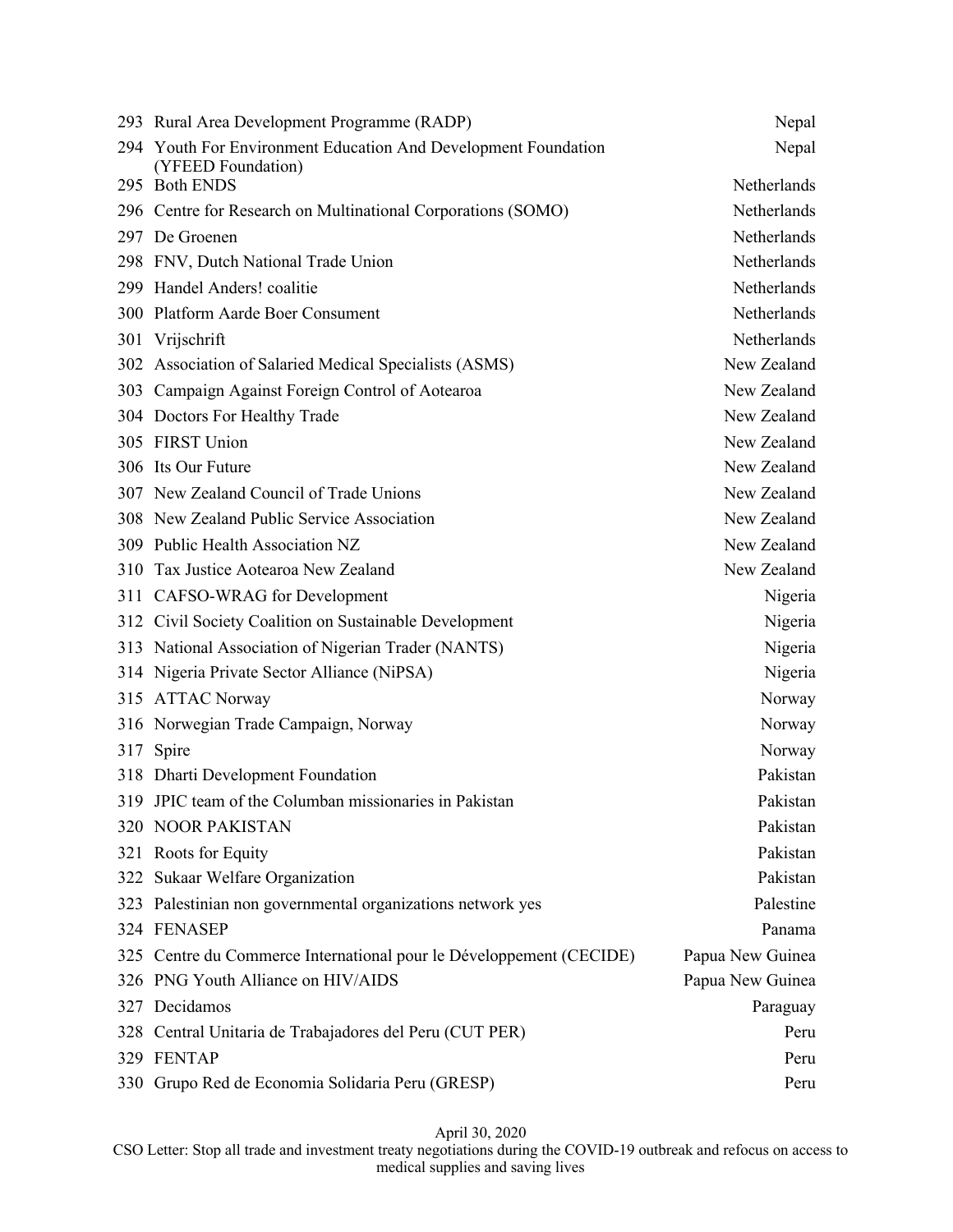|     | 331 Red Peruana por una Globalización con Equidad (RedGE)                                          | Peru         |
|-----|----------------------------------------------------------------------------------------------------|--------------|
|     | 332 Center for Trade Union and Human Rights (CTUHR)                                                | Philippines  |
|     | 333 Ecumenical Institute for Labor Education and Research (EILER)                                  | Philippines  |
|     | 334 Karapatan Alliance Philippines                                                                 | Philippines  |
|     | 335 Legal Rights and Natural Resources Center-Kasama sa Kalikasan/FoE<br>Phils.                    | Philippines  |
|     | 336 Ranao Women and Children Resource Center, Inc. (RWCRC)                                         | Philippines  |
| 337 | Sentro ng mga Nagkakaisang Manggagawa (SENTRO)                                                     | Philippines  |
|     | 338 Institute of Global Responsibility (IGO)                                                       | Poland       |
|     | 339 TROCA-Plataforma por um Comércio Internacional Justo                                           | Portugal     |
|     | 340 Health Workers Union of the Russian Federation                                                 | Russia       |
|     | 341 Africaine de Recherche et de Coopération Pour l'Appui au<br>Développement Endogène (ARCADE)    | Senegal      |
|     | 342 AFRICANDO                                                                                      | Senegal      |
|     | 343 African Futures Institute                                                                      | South Africa |
|     | 344 SEATINI South Africa                                                                           | South Africa |
|     | 345 People's Health Institute                                                                      | South Korea  |
|     | 346 WDF(IEO)                                                                                       | South Korea  |
| 347 | Support for Peace and Education Development Program (SPEDP)                                        | South Sudan  |
| 348 | Alternativa Republicana                                                                            | Spain        |
|     | 349 ATTAC España                                                                                   | Spain        |
|     | 350 Campanya Catalunya No als Tractats de Comerç i Inversió                                        | Spain        |
| 351 | Campaña No a los Tratados de Comercio e Inversión                                                  | Spain        |
|     | 352 Ecologistas en Acción                                                                          | Spain        |
|     | 353 ELA                                                                                            | Spain        |
|     | 354 Entrepueblos/Entrepobles/Entrepobos/Herriarte                                                  | Spain        |
| 355 | Solidaridad Internacional Andalucia                                                                | Spain        |
|     | 356 Unión Latina de Economía Política de la Información, la Comunicación<br>y la Cultura (ULEPICC) | Spain        |
|     | 357 Unión Sindical Obrera (USO)                                                                    | Spain        |
|     | 358 Unión Universal Desarrollo Económico                                                           | Spain        |
|     | 359 Movement for Land and Agricultural Reform (MONLAR)                                             | Sri Lanka    |
| 360 | National Fisheries Solidarity Movement                                                             | Sri Lanka    |
|     | 361 ADETRA                                                                                         | Switzerland  |
|     | 362 Alliance Sud                                                                                   | Switzerland  |
|     | 363 Association for Proper Internet Governance                                                     | Switzerland  |
|     | 364 Bread for all                                                                                  | Switzerland  |
|     | 365 Center for Socio-Eco-Nomic Development (CSEND)                                                 | Switzerland  |
|     | 366 Nord Sud XXI                                                                                   | Switzerland  |
|     | 367 Solidarité Suisse-Guinée                                                                       | Switzerland  |